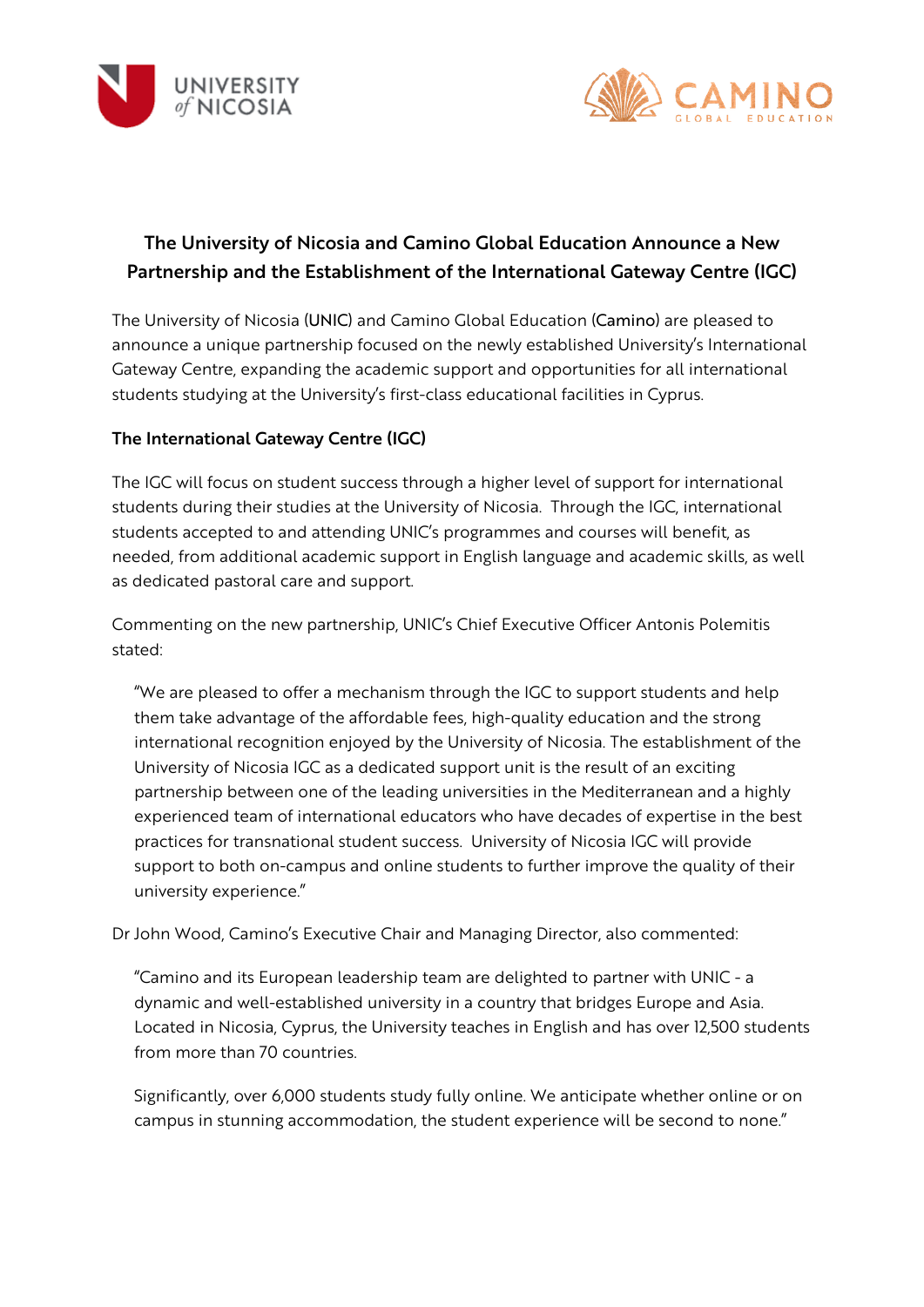



### About the University of Nicosia

The University of Nicosia (UNIC) is the largest university in Cyprus, and the largest university in Southern Europe that teaches primarily in English, welcoming 12,500+ students from over 70 countries across the globe.

UNIC is a comprehensive university with over 100 conventional on-campus and online programmes of study, many of which were the first of their kind in Cyprus and the wider region. Internationalisation is a central component of UNIC's strategy, resulting in a series of innovative joint degrees with other leading universities in Europe, as well as the establishment of the first and largest medical school in Cyprus, in partnership with St George's, University of London.

Moreover, UNIC has been a pioneer in online education in Europe, recognised in this regard by the QS Intelligence Unit as the first university in the European Union to be awarded a 5- Star QS rating for Online/Distance Learning.

UNIC also stands out for its leading position in the field of digital currencies and blockchain technology, being the first university in the world to offer a course and Master programme in the field and with one of the largest student and academic communities in this exciting field. UNIC is currently advising the European Commission on blockchain strategy through the EU Blockchain Observatory and Forum.

These efforts have been recognised in UNIC's most recent ranking achievements in both the QS World University Rankings (#106 and #91 for 2 consecutive years in the EECA Region) and the Times Higher Education Impact Rankings (#42 in the world in the core area of Quality Education).

More information about the University of Nicosia and the IGC can be found at: www.unic.ac.cy and www.unic.ac.cy/igc.

#### About Camino Global Education

Camino Global Education is an emerging boutique education company founded in 2019 by committed educators to develop and operate gateway programmes, pathway programmes and International Branch Campuses and to advise universities and investors on enhancing international operations.

Camino is headquartered in Perth, Western Australia and led by a team of academic and business professionals with a deep knowledge of pathway and International Branch Campuses, achieved by studying and working in multiple international higher education environments over the past thirty years.

Camino is focused on delivering excellent student outcomes, based on personalised, quality-driven student experiences. Priority is given to diversity of recruitment sources and a focus on excellence in academic delivery, with attendant high student satisfaction ratings, and strong student retention and graduation rates.